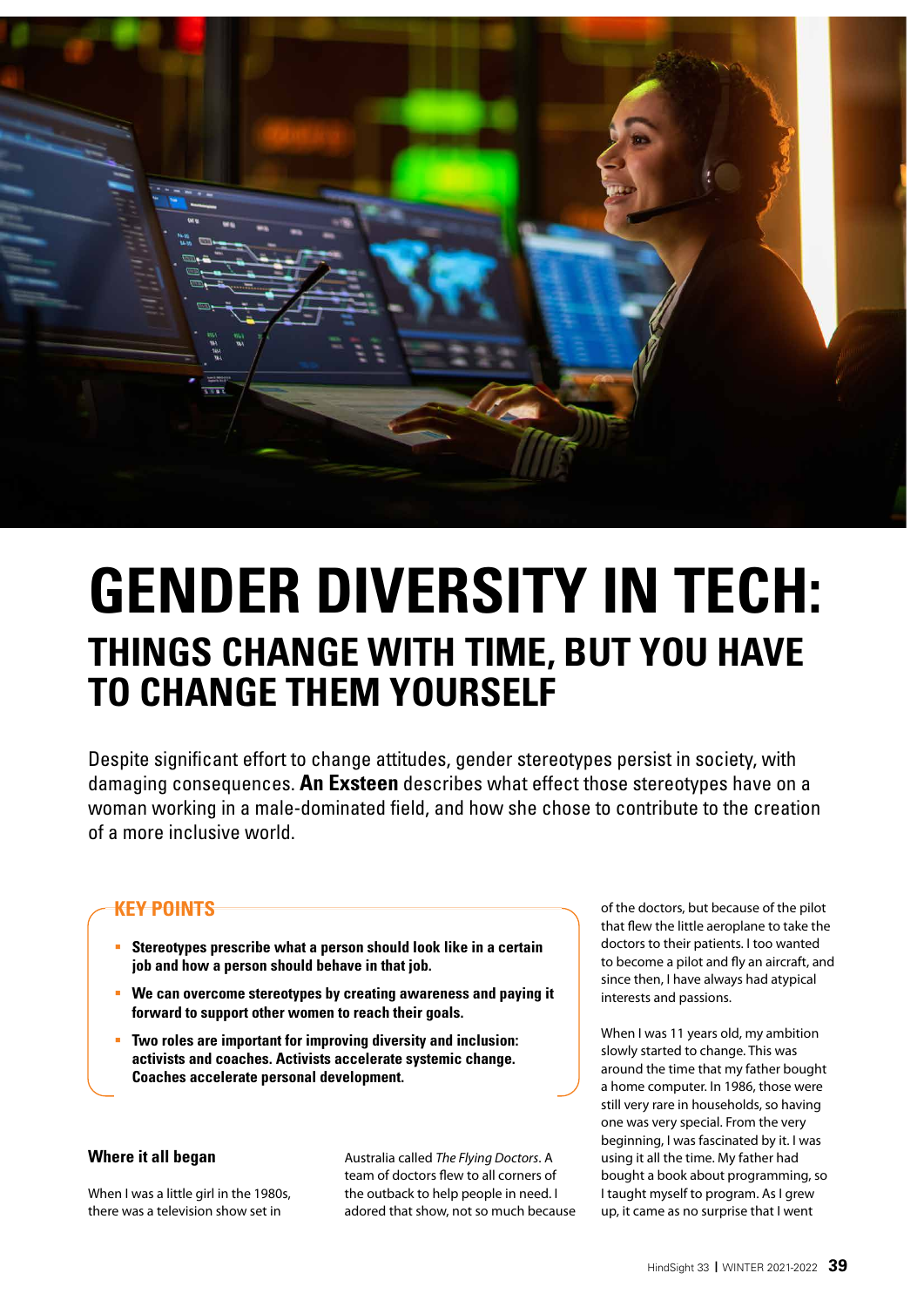

on to study computer science, and I developed my career in IT. However, the fascination for aircraft and aviation never left me.

When I joined EUROCONTROL in 2018, I got to combine both my childhood passions: aviation and IT. It is like a dream come true. But it hasn't always been easy. Being a woman in a male-dominated field involves many challenges. In this article, I outline some of these and some strategies for change.

#### **How you look**

A first challenge is the stereotypes that exist in our society about what a person in a specific role should look like. If you ask six-year-old children to draw a surgeon, a firefighter, or a pilot, they will tend to draw men. This may be partly because of their exposure to the media, such as films, cartoons, and books. A woman does not fit the stereotypical image of such roles. Then there is language (like 'fireman'), education (comments of teachers and other children), comments by family members, observation, etc.

I experienced on many occasions during my career that I do not fit the stereotype image of an IT professional. At one point, I was promoted to project leader while I was working in a big bank. I started leading smaller internal projects with small project teams of only a handful people. These were quite successful. Then I got two big projects at the same time, one in the Netherlands and one in Ireland. In Ireland everything went well, the collaboration was easy and the results manifested early on. In the Netherlands, however, it was more complicated.

I remember having to go for a first meeting in the Netherlands. My boss also had business there in the afternoon, so he decided to join me. When we entered the meeting room, the participants immediately assumed that he was the project leader. He looked older, with greying hair and a nice suit. I was a woman, looked very young and was wearing a pink fluffy sweater. The people in Rotterdam had difficulties accepting that I, as a young woman, was the project leader. At first, they only talked to my boss. They sent

the required information only to him, and didn't show up in meetings that I organised.

I worked very hard, and very late, to prove my competence, and I had to remain persistent to get there. Gradually they came around and the situation improved. But I can imagine that some other people would have given up by then, given the same situation.

The key point is that because I didn't fit the stereotype image of a project leader, I had to prove my competence. My boss, who did fit the stereotype, was accepted, and was assumed to be competent from day one.

I stopped wearing pink after that, and now I only wear dark colours, like black and blue. I change what I look like to fit in better.

#### **How you behave**

#### "I experienced on many occasions during my career that I do not fit the stereotype image of an IT professional"

Throughout my career I found out that I don't only have to be careful about what I look like, but also how I behave. This also seems to be associated with stereotypes. Here are some examples from my experience:

- A woman who is being assertive is often perceived as "aggressive".
- A woman who is leading is often perceived as "bossy".
- A woman who tells the truth is often seen as "difficult".
- A woman who asks hard questions is often seen as "complicated".
- A woman who takes up space is often described as "too much".

I found that I have to be careful with emotions, especially strong emotions like anger. In the beginning of my career, I sometimes got angry when I saw there was a delay in delivery, or when there was a lack of commitment from other teams. Very soon I learned that this had a very negative effect on the way people perceived me.

There is much research to show that the same behaviours by men and women are interpreted and treated – even rewarded or punished – differently. For instance, in one study (Brescoll and Uhlmann, 2008), both males and females evaluated angry female professionals and angry male professionals differently, assuming lower status for angry female professionals. The same study found that while women's emotional reactions were attributed to internal characteristics (e.g., "she is an angry person"), men's emotional reactions were attributed to external circumstances.

In short, when a man gets angry, it is more likely that he is perceived to be firm and a strong leader (and so more respected), or that external circumstances were responsible. But when a woman gets angry, she is perceived as emotional and unstable

> and she is less respected. As noted above, a stereotype is at work: strong emotions, like anger, do not fit the pictureperfect image of a woman.

I learned over the years that if I wanted to survive in this maledominated world, I had to adapt

my behaviour. I had to comply more to the ideal image of a woman, and at the same time not sit in a corner and shut up, but actively participate in the discussions. That is not easy, because it involves suppressing one's real self. It is also not fair.

#### **Getting support**

Thankfully, I met great people who helped me in my career. These people supported, encouraged and championed me. One example is the support of a female colleague I once had. She taught me about the importance of getting the 'glamour jobs'.

It seems to come naturally to many men to work themselves in the spotlight and get high-visibility jobs. According to EU data (European Commission, 2021), women are still heavily outnumbered by men in leadership positions in the corporate sector in the EU. On average, the European Commission reported that 29.5% of board members of the largest